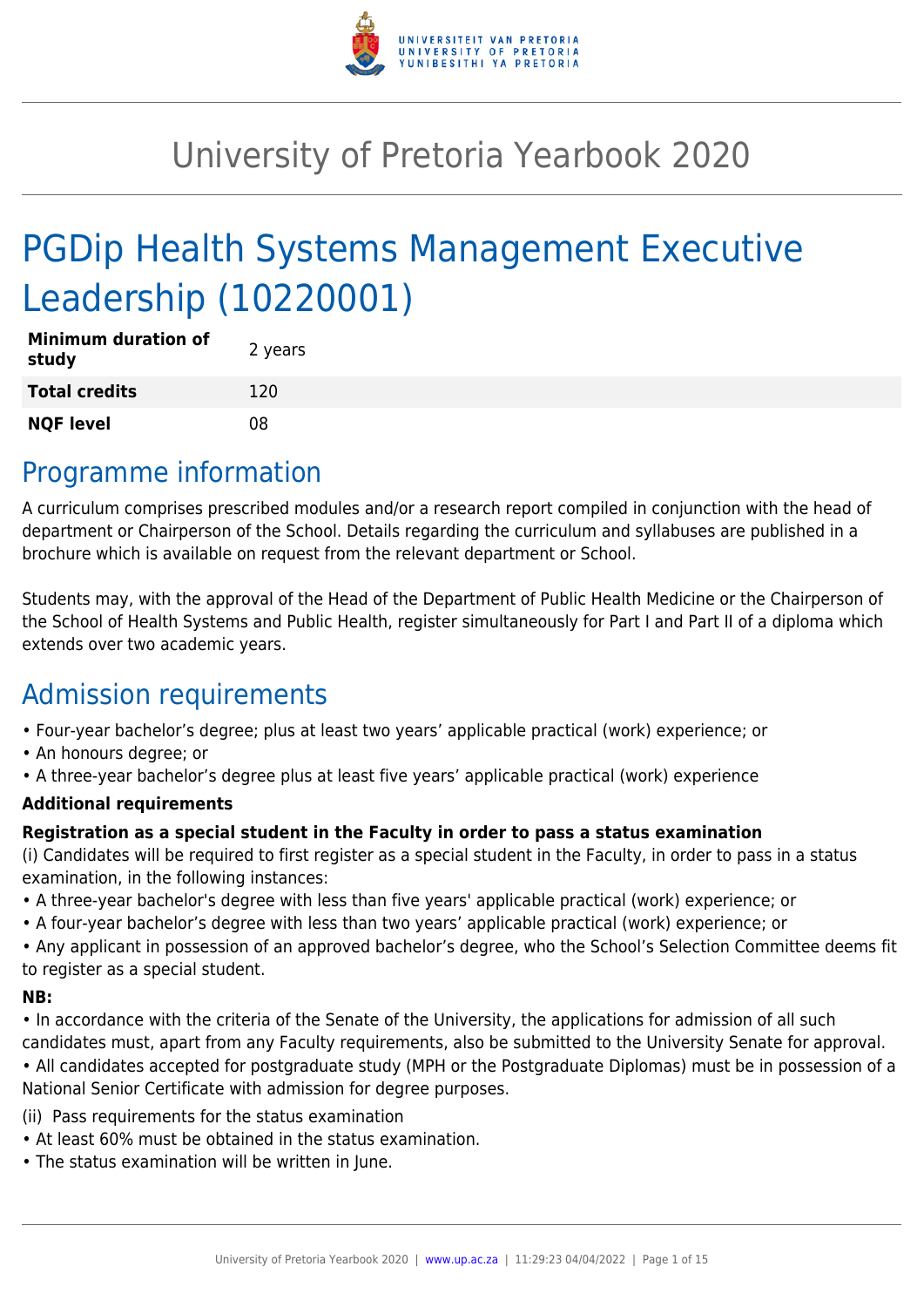

(iii) The application of a student who has passed the status examination must be submitted to the Senate of the University for approval. Successful students may then enrol for the degree programme in the following academic year.

#### **Other selection criteria** (Each on a scale of one to five.)

- Academic merit
- National/International need for public health
- Under-represented groups in public health
- Public health related employment
- Track record e.g. employment, academic, community building, etc.

## Additional requirements

#### **Registration as a special student in the Faculty in order to pass a status examination**

- i. Candidates will be required to first register as a special student in the Faculty, in order to pass in a status examination, in the following instances:
- A three-year bachelor's degree with less than five years' applicable practical (work) experience; or
- A four-year bachelor's degree with less than two years' applicable practical (work) experience; or
- Any applicant in possession of an approved bachelor's degree, who the School's Selection Committee deems fit to register as a special student.

#### **NB**:

In accordance with the criteria of the Senate of the University, the applications for admission of all such candidates must, apart from any Faculty requirements, also be submitted to the University Senate for approval. All candidates accepted for postgraduate study (MPH or the Postgraduate Diplomas) must be in possession of a National Senior Certificate with admission for degree purposes.

#### ii. **Pass requirements for the status examination**

- At least 60% must be obtained in the status examination.
- The status examination will be written in June.
- iii. The application of a student who has passed the status examination must be submitted to the Senate of the University for approval. Successful students may then enrol for the degree programme in the following academic year.

#### **Other selection criteria**

(Each on a scale of one to five.)

- Academic merit
- National/International need for public health
- Under-represented groups in public health
- Public health related employment
- Track record e.g. employment, academic, community-building, etc.

## Examinations and pass requirements

Students must attend all lectures and practical classes to the satisfaction of the head of department or the Chairperson of the School before they will be admitted to the examinations. Written, oral and/or practical examinations must be passed in all the modules. All diploma programme summative assessments will be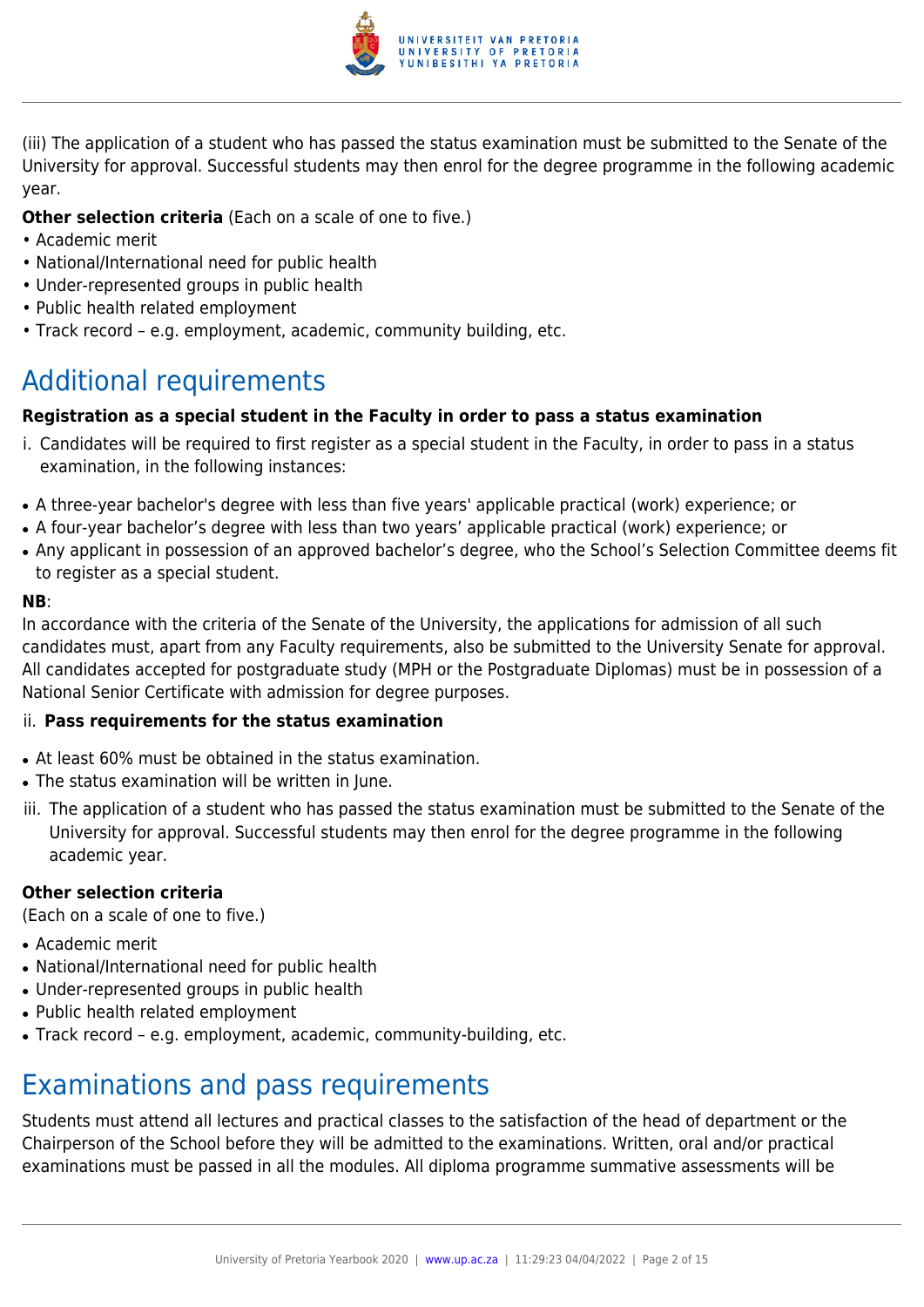

externally moderated.

The minimum pass mark for prescribed modules and the summative assessment is 50%.

Only with the approval of the Chairperson of the School, on the recommendation of the relevant head of department, will a student be allowed to continue his or her studies after having failed two modules (or the same module twice).

A second examination in a module (including the diploma-specific summative assessment) is arranged in conjunction with the relevant head of department.

## Pass with distinction

A diploma is awarded with distinction to a student who has obtained a mark of at least 75% for the externally moderated assessment component as well as a simple (unweighted) average of at least 75% of all the marks for the other required modules for the relevant diploma; excluding PHM 870 Learning in public health 870.

## General information

## **Concurrent registration for two study programmes**

- i. In accordance with the stipulations of the General Regulations, which is mutatis mutandis applicable in the case of postgraduate diploma study, the permission of the Dean is required for concurrent registration, subject to the regulations applicable to the fields of study in question and to any other stipulations the Dean may prescribe. Such a concession may be withdrawn by the Dean if the student does not perform satisfactorily – all assignments and coursework must be completed on time. Concurrent registration will not be accepted as a reason for poor performance or not meeting deadlines for both study programmes.
- ii. In the case of registering concurrently for two study programmes in the School of Health Systems and Public Health and elsewhere, students must obtain the written consent of both the coordinator of their current programme and the coordinator of the second programme (or the track co-ordinator in the case of the MPH), and submit it with a substantiating letter to the School's Academic Programme Committee, for recommendation by the Chairperson of the School, after which the application is submitted to the Dean for approval.
- iii. The School of Health Systems and Public Health states that concurrent registration for two study programmes is a privilege and not a right.
- iv. Concurrent registration must be applied for annually and is granted based on academic performance in the primary degree/diploma programme. If the current field of study is a master's degree, then the second field of study can be a postgraduate diploma.
- v. If the current field of study is a postgraduate diploma, then the second field of study can be another postgraduate diploma.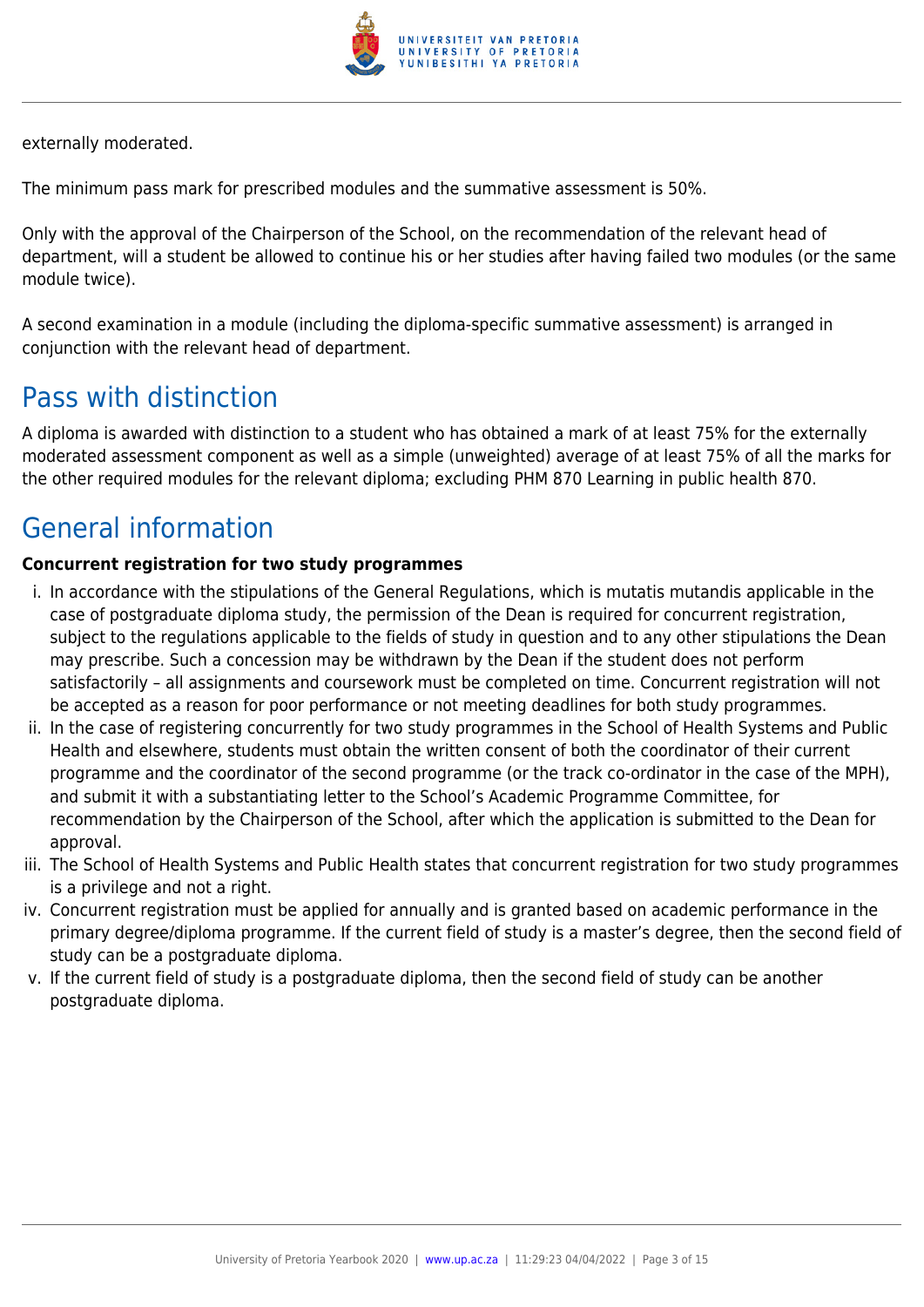

## Curriculum: Year 1

**Minimum credits: 120**

## **Core modules**

## **Research report 772 (AHM 772)**

| <b>Module credits</b>         | 30.00                                     |
|-------------------------------|-------------------------------------------|
| <b>Prerequisites</b>          | No prerequisites.                         |
| <b>Language of tuition</b>    | Module is presented in English            |
| <b>Department</b>             | School of Health System and Public Health |
| <b>Period of presentation</b> | Year                                      |

#### **Module content**

Executive/Emerging Leadership

Participants will be required to write up a project which can consist of a Strategic Plan for Leadership at the workplace which they will be required to implement and monitor over a period of 6 months and then write up the strengths and weaknesses of whether this plan made a difference and to what extent they have been able to influence and change the approach of decision-making at their workplaces. A report from supervisors will be required and the project will include a literature review and a detailed analysis of what was achieved, what value-added difference the project made at the workplace, what were the sustainability factors built into the plan and how it had improved service delivery. The health leadership strategies that arise out of the project will be discussed and how its broader application can be implemented towards transforming healthcare delivery at district or hospital level.

## **Complex problem-solving and negotiating, coherence and coordination 771 (CCC 771)**

| <b>Module credits</b>       | 10.00                                     |
|-----------------------------|-------------------------------------------|
| <b>Prerequisites</b>        | No prerequisites.                         |
| Language of tuition         | Module is presented in English            |
| <b>Department</b>           | School of Health System and Public Health |
| Booked of more contribution | $V = -$                                   |

**Period of presentation** Year

#### **Module content**

The public health leader will be equipped with strategies to address difficult and intractable problems at the workplace and assist health workers to become part of the solution by utilising newly acquired problem-solving skills which will have lasting impact in workplace settings. Negotiating techniques will be analysed for different workplace challenges and its application for greater coherence and coordination in the implementation of policy and effective management of its outcomes to improve service delivery.

#### **Ethics and values in healthcare, organisational behaviour change and strategy in health 771 (EOC 771)**

| <b>Module credits</b> | 10.00             |
|-----------------------|-------------------|
| <b>Prerequisites</b>  | No prerequisites. |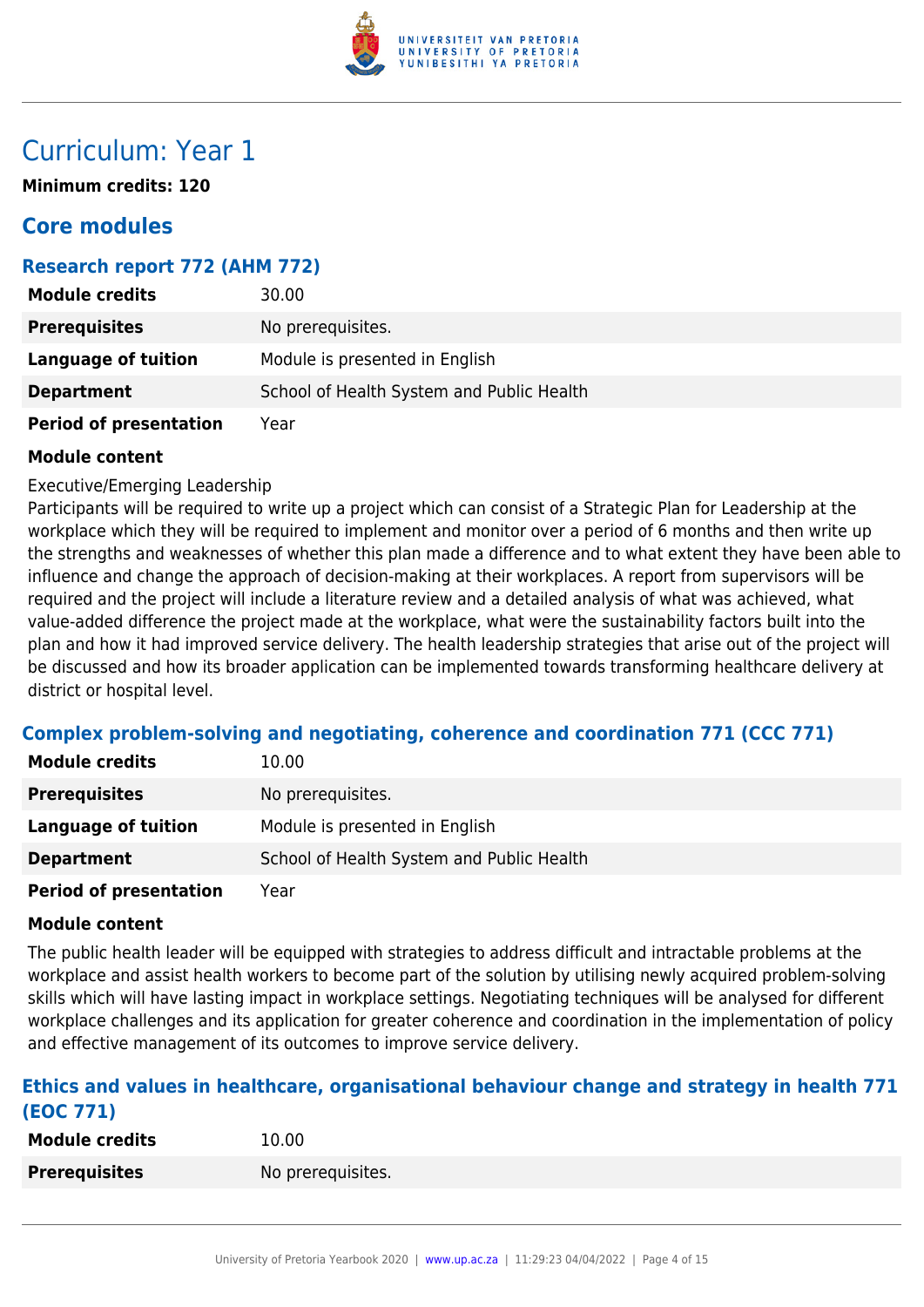

| <b>Language of tuition</b>    | Module is presented in English            |
|-------------------------------|-------------------------------------------|
| <b>Department</b>             | School of Health System and Public Health |
| <b>Period of presentation</b> | Year                                      |

The delivery of healthcare services require high ethical values and standards to promote quality of life which improve patient outcomes. The innovative and creative leader in the health sector will be provided with skills in dealing with organisational behaviour patterns which influence behaviour change and policy strategy. The module will focus on the difficulties in changing workplace behaviour and mechanisms of how to sustain change strategies which are workable and enabling.

## **Health system and transformation policy (political analysis, strategy and finance options) 771 (HPF 771)**

| <b>Module credits</b>         | 10.00                                     |
|-------------------------------|-------------------------------------------|
| Language of tuition           | Module is presented in English            |
| <b>Department</b>             | School of Health System and Public Health |
| <b>Period of presentation</b> | Year                                      |

#### **Module content**

Reform in SA – What is the problem? To include variations among provinces and districts, measurement issues, etc. Financing NHI: Revenue sources (general taxes, payroll taxes, etc.) the role of private insurance, fiscal space and the public finance situation in SA, covering the informal sector, etc.

Pay for performance as a policy tool: practical difficulties and the critical role for management in implementation. Overview of payment: Options for paying doctors and hospitals, the role of contracting, likely consequences and implementation issues. Politics and the reform process: Stakeholder analysis and mobilising support for reform. Financing NHI: Revenue sources (general taxes, payroll taxes, etc.) the role of private insurance, fiscal space and the public finance situation in S.A., covering the informal sector, etc. Organising NHI: national vs. provincial, public vs. quasi-public, roles for private administrators, choices about fiscal autonomy, relationship to various ministries. Government and market failures and the role of the public and private sectors – including corruption issues in both areas. Benefit package and targeting: Introduction to the 'step pyramid'. What should be covered and for whom? What role for co-payments as incentive and revenue source. The developmental transformation of the healthcare system is informed by the political context and the constitutional imperatives for access to care which are the main function of the health system. This module will provide the participant with analytical tools to interpret the political economy of health and to develop strategies which can respond to the health needs on the ground in a practical manner so that the impact of the health policy is understood and how it informs the type of executive leader required to deliver the results of effective and efficient healthcare delivery. Participants will be trained in costing the pooling, provisioning and procurement of health services as District or Hospital Managers to allow for the effective and efficient running of the services over which they have authority. Training will focus on their Units becoming a Cost Centre for the management of the finances allocated by the Provincial Health Authority as well as capacity building in the event that delegations for autonomy is devolved of their level of employment. The importance of performance management will be the focus in relation to optimal budget performance, allocation within the institution as well as meeting performance targets and outcome measures.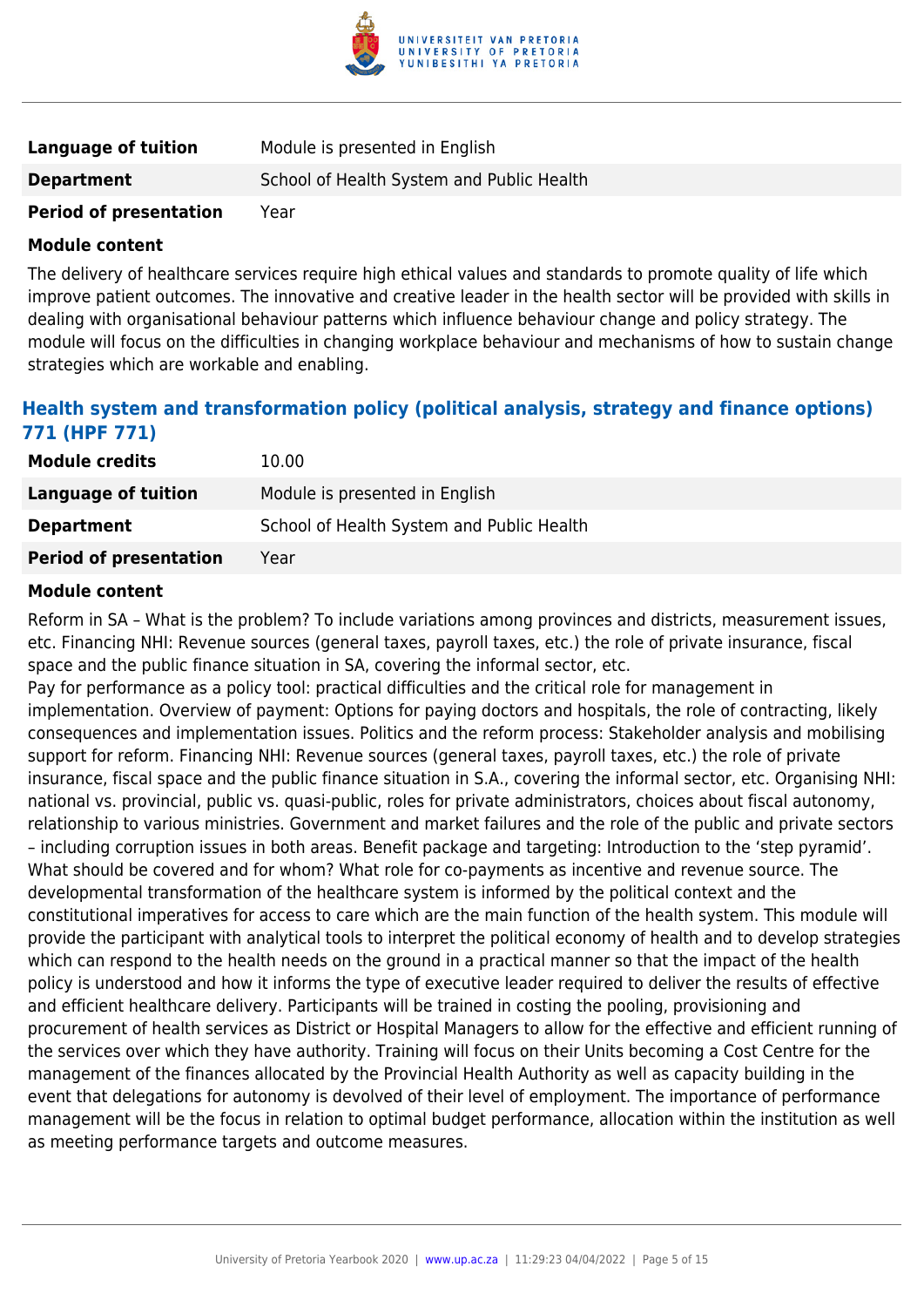

## **Health systems re-engineering including public sector centralisation and decentralisation 771 (HSR 771)**

| <b>Module credits</b>         | 10.00                                     |
|-------------------------------|-------------------------------------------|
| Language of tuition           | Module is presented in English            |
| <b>Department</b>             | School of Health System and Public Health |
| <b>Period of presentation</b> | Year                                      |

#### **Module content**

(District) Health systems (and hospital) re-engineering including public sector centralisation and decentralisation.

The re-engineering of the health system is one of the key pillars of the SAELPH programme with focus on improvement of services in the DHS. The new thrust of the national DOH with PHC as a key focus requires a new type of health leader who can understand the central role of PHC in a future equitable and efficient healthcare system. This module will assist to reshape the thinking of public health leaders towards building sound foundation strategies for the delivery of essential healthcare services primarily at the DHS level and its impact on the overall healthcare system. Development of a decentralisation case – a South African example focused on a district as the 'man in the middle' of the decentralisation process including the need for information, problems of supervision. Understand the international experience in re-engineering public sector providers, with special emphasis on PHC and how they will function in a future NHI.

## **Executive leadership in health (including responsible leadership) 771 (LHE 771)**

| <b>Module credits</b>         | 10.00                                     |
|-------------------------------|-------------------------------------------|
| Language of tuition           | Module is presented in English            |
| <b>Department</b>             | School of Health System and Public Health |
| <b>Period of presentation</b> | Year                                      |

#### **Module content**

The application of the principles of Executive Leadership in the health sector will be examined with focus on several modalities of leadership including meta-leadership with a focus on examining why its application by health leaders are met with so much difficulty. The challenges which prevail in the pilot districts for the National Health Insurance will be analysed. Participants will be expected to do precourse reading in preparation for the module as well as a postmodule assignment which may include the writing up and development of a strategic plan with a focus on executive leadership principles. Application of responsible leadership strategies in to the public health sector. The focus on contemporary views of responsible leadership in South Africa and measures to redress the shortcomings in taking responsibility and being accountable for your actions. What is the vision for responsible leadership on the horizon in the next 5 to 15 years and how can a health manager reposition his/her thinking to meet the demands and the role they are to play in the new NHI funded system in the position they presently occupy. What does it mean to lead in a responsible manner be it at district, provincial or national level. This will include the call for courageous scholarship and strategies to lead collectively in a responsible manner.

## **Learning in public health 778 (PHM 778)**

| <b>Module credits</b>      | 5.00                           |
|----------------------------|--------------------------------|
| <b>Language of tuition</b> | Module is presented in English |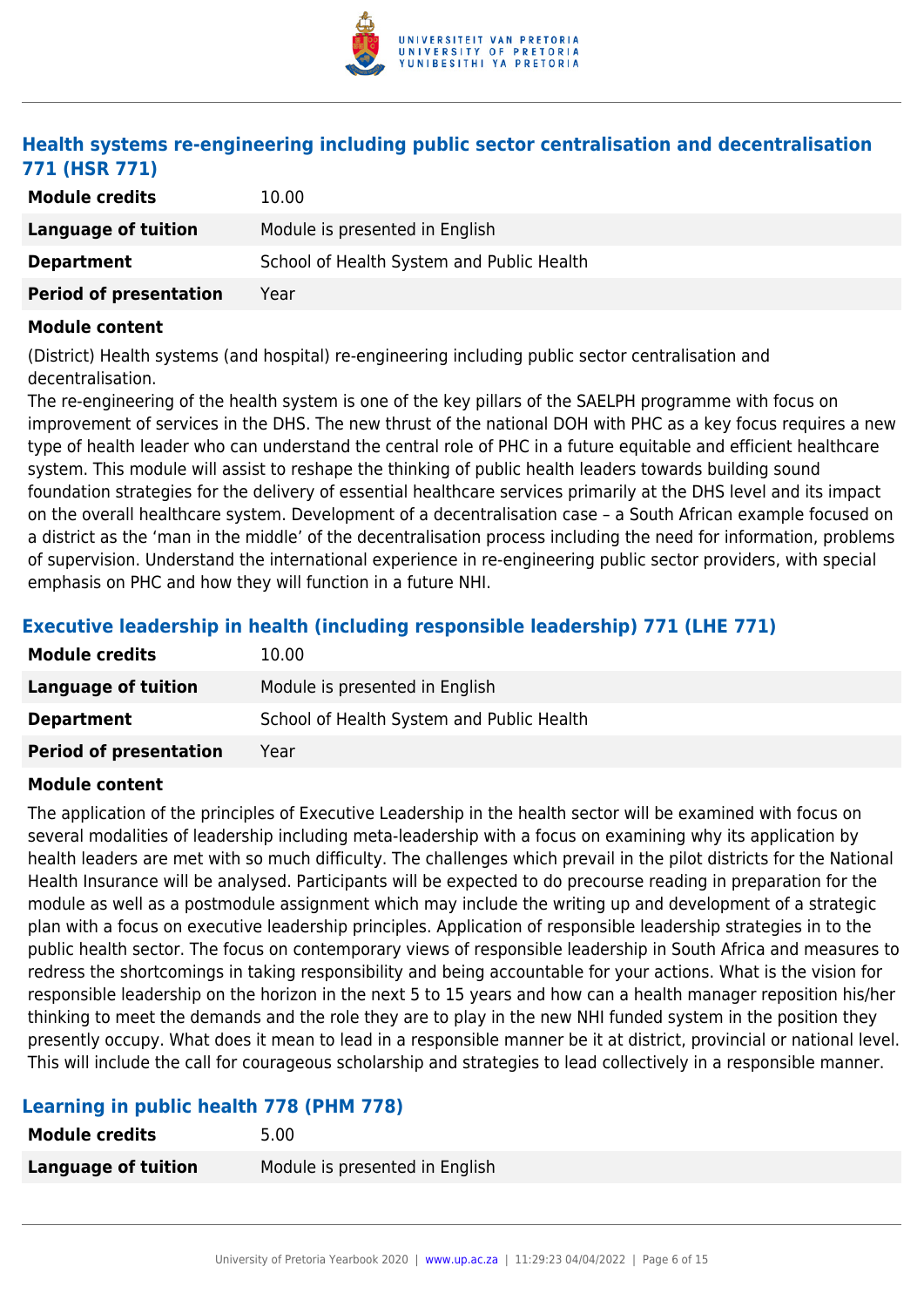

**Period of presentation** Year

#### **Module content**

Special introduction to fundamentals in Executive Leadership in health

The emerging student will be taught the fundamentals in executive leadership in healthcare systems which will form the basic platform or foundation for understanding the challenges for application of leadership modalities at the different levels of healthcare service delivery in the public health service and how to begin to think and analyse how the principles of executive leadership at their level of appointment can improve health service delivery.

## **Elective modules**

## **Strategic human resources and management performance 772 (HRM 772)**

| <b>Module credits</b>         | 10.00                                     |
|-------------------------------|-------------------------------------------|
| Language of tuition           | Module is presented in English            |
| <b>Department</b>             | School of Health System and Public Health |
| <b>Period of presentation</b> | Year                                      |

#### **Module content**

Participants will be taught the critical importance of human resource development and management strategies required for an effective district healthcare system which is required for an effective NHI-based healthcare system. HR planning, forecasting, analysis, implementation and evaluation processes will be integrated into service delivery target achievement. The different types of human resources and their roles for effective service delivery in working in an integrated healthcare system will be used in case studies developed in the SA health context.

## **Health informatics, monitoring and evaluation 772 (MEH 772)**

| <b>Module credits</b>         | 10.00                                     |
|-------------------------------|-------------------------------------------|
| Language of tuition           | Module is presented in English            |
| <b>Department</b>             | School of Health System and Public Health |
| <b>Period of presentation</b> | Year                                      |

#### **Module content**

Participants will be taught the importance of evidence-based public health and how to use health data, interpret the data, use the data for planning and for evaluation. The critical importance of how to strategically monitor and evaluate all programmes and systems, as well as how practical leadership requires in-depth knowledge of how to use review systems for forward planning. The use of knowledge management modalities will be used in health planning and participants will be required to design a Monitoring and Evaluation system that can be used at their workplace for better results in healthcare delivery.

## **Policy practice seminar 771 (PPS 771)**

**Module credits** 5.00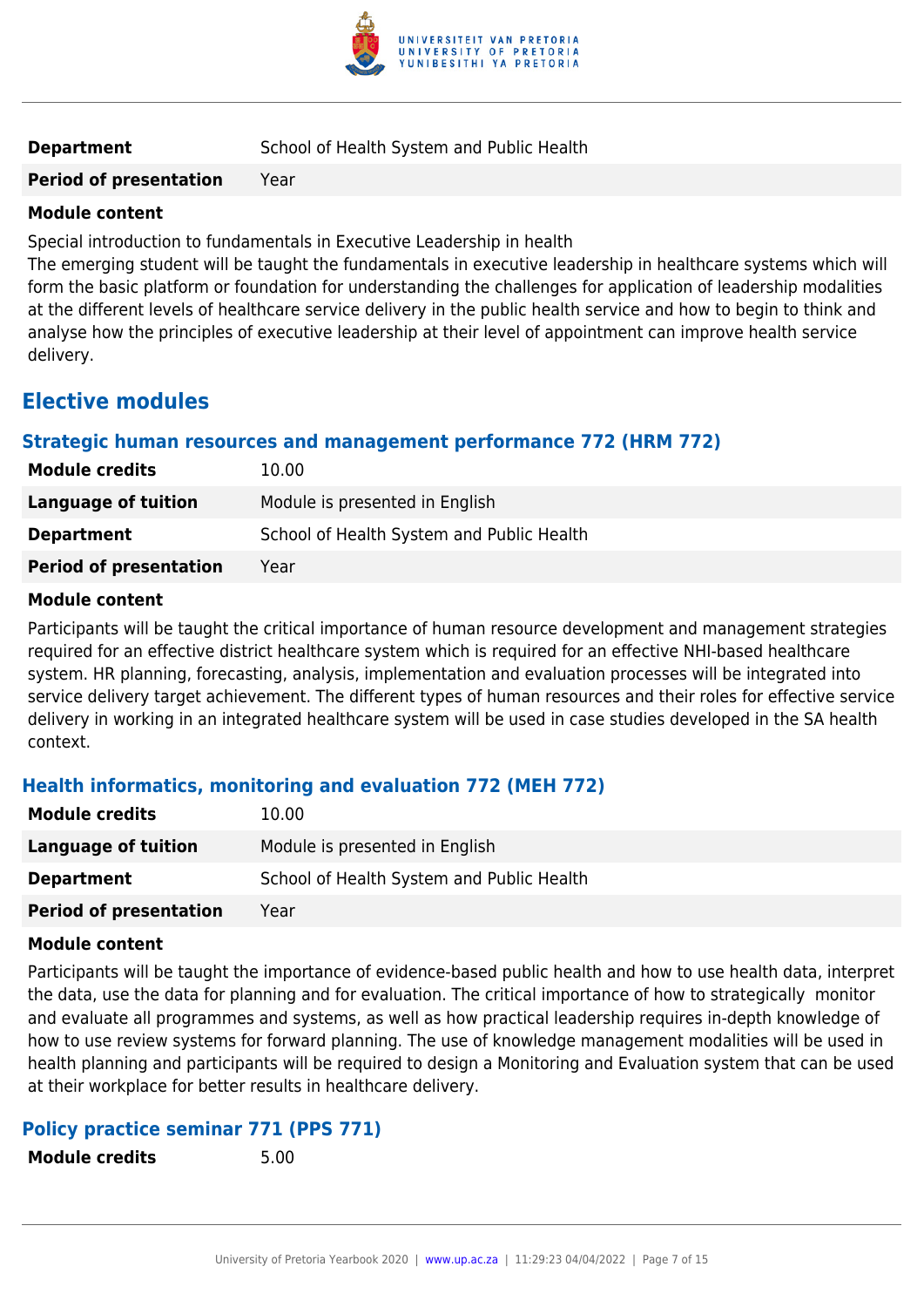

| Language of tuition           | Module is presented in English            |
|-------------------------------|-------------------------------------------|
| <b>Department</b>             | School of Health System and Public Health |
| <b>Period of presentation</b> | Year                                      |

The fundamentals of health policy practice implementation will be discussed and methods of analysis will be linked to how the best effective health policy processes can be structured to respond to the health needs. The policy chain from inception to implementation will be analysed to establish why SA health policies, which are rated as very good, never gets implemented and where they are implemented, the results are less than optimal. How can policy practice assist executive leaders in health to work smarter, with fewer resources and achieve greater results for effective service delivery. The role of the community in the policy development and practice process will analysed to see what lessons can be learned to cut down on bureaucracy and red tape.

## **Implementation of quality improvement modalities (strategies) in the health system 772 (QIM 772)**

| <b>Module credits</b>         | 10.00                                     |
|-------------------------------|-------------------------------------------|
| Language of tuition           | Module is presented in English            |
| <b>Department</b>             | School of Health System and Public Health |
| <b>Period of presentation</b> | Year                                      |

#### **Module content**

Participants will be required to identify the current quality challenges at their place of work and develop an advanced quality improvement strategic plan which they can implement. The plan must respond to the recent audit of facilities conducted by the Department of Health. Participants will be required upon returning to their place of work to implement the plan and after 6 months report on the results and what improvements had occurred as a result of their plans. The key factors to be addressed include waiting times, availability of medication, cleanliness of facilities, the long queues and patient satisfaction. Participants will be taught quality improvement strategies related to executive leadership, learning and organisational change.

#### **Strategic financial management in health 771 (SFM 771)**

| <b>Module credits</b>         | 10.00                                     |
|-------------------------------|-------------------------------------------|
| <b>Language of tuition</b>    | Module is presented in English            |
| <b>Department</b>             | School of Health System and Public Health |
| <b>Period of presentation</b> | Year                                      |

#### **Module content**

The module will enable the participant to implement strategies which are practical and implementable in the workplace taking into consideration the complexities and challenges prudent and well thought through financial management strategies which not only addresses the current financial problems but provides for visionary thinking in its application towards a more equitable healthcare delivery system. The importance of adequate skills required for an efficient National Health Insurance will be the focus and participants will be required to develop strategic financial plans based on their workplace objectives so that practical solutions can be developed that is within budget and which are affordable.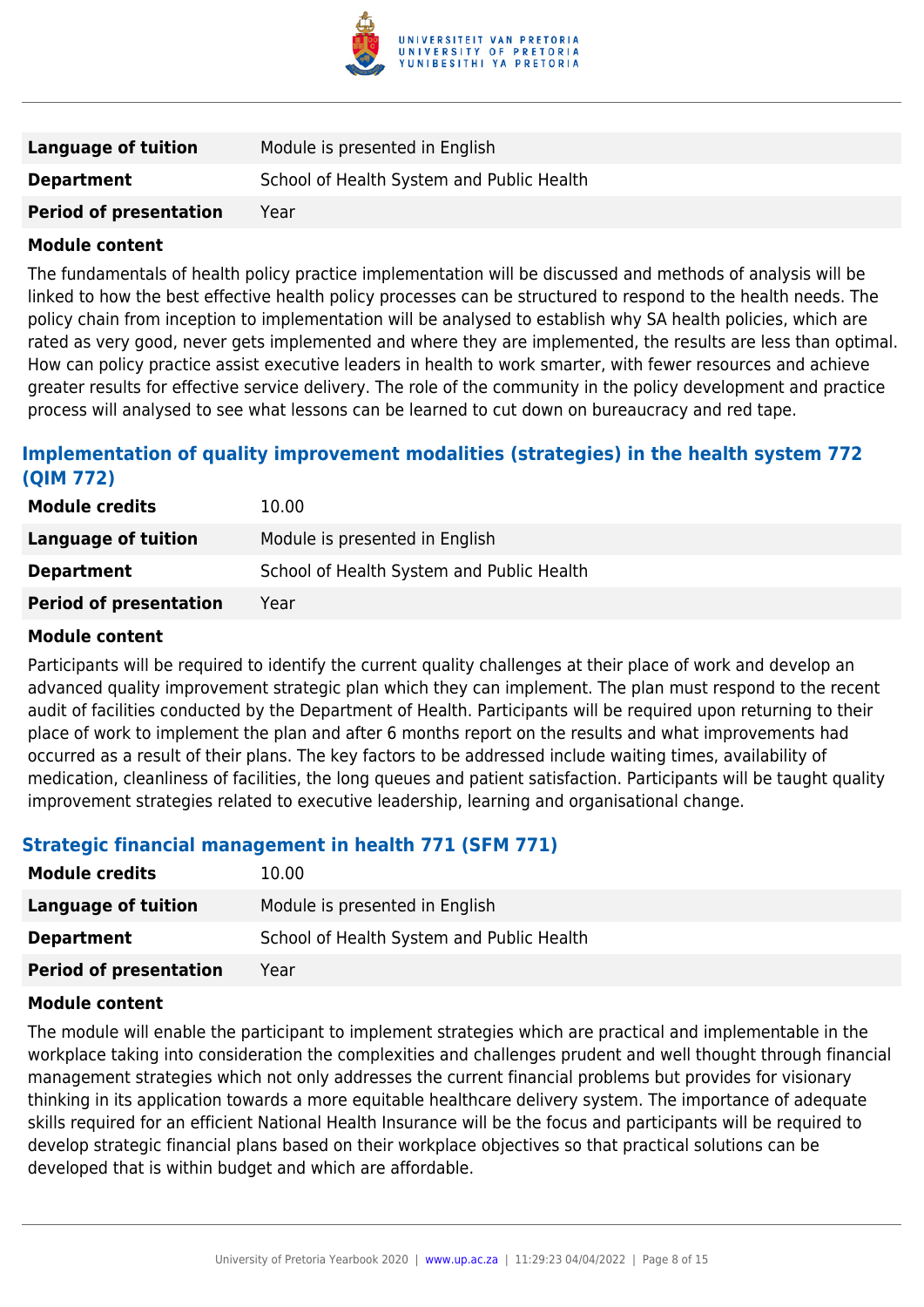

## **Strategic marketing (and communication) in health 771 (SMH 771)**

| <b>Module credits</b>         | 5.00                                      |
|-------------------------------|-------------------------------------------|
| Language of tuition           | Module is presented in English            |
| <b>Department</b>             | School of Health System and Public Health |
| <b>Period of presentation</b> | Year                                      |

#### **Module content**

The module will enable the participant to create a messaging strategy that can be used in all marketing materials. To develop a marketing programme appropriate for the target audience using the most effective possibilities such as public relations, advertising, website (and other internet platforms), promotional seminars, conferences and trade booth opportunities, downloadable materials, direct marketing (offline and online), packaging, event sponsorships and merchandising promotions. The participant will be taught the skills to develop a communications programme that complements the marketing programme and provides timely and comprehensive internal, external and strategic communications initiatives in an integrated approach. One of the key issues will be the level of the health message and whether it makes an impact on the improvement of uptake of healthcare services.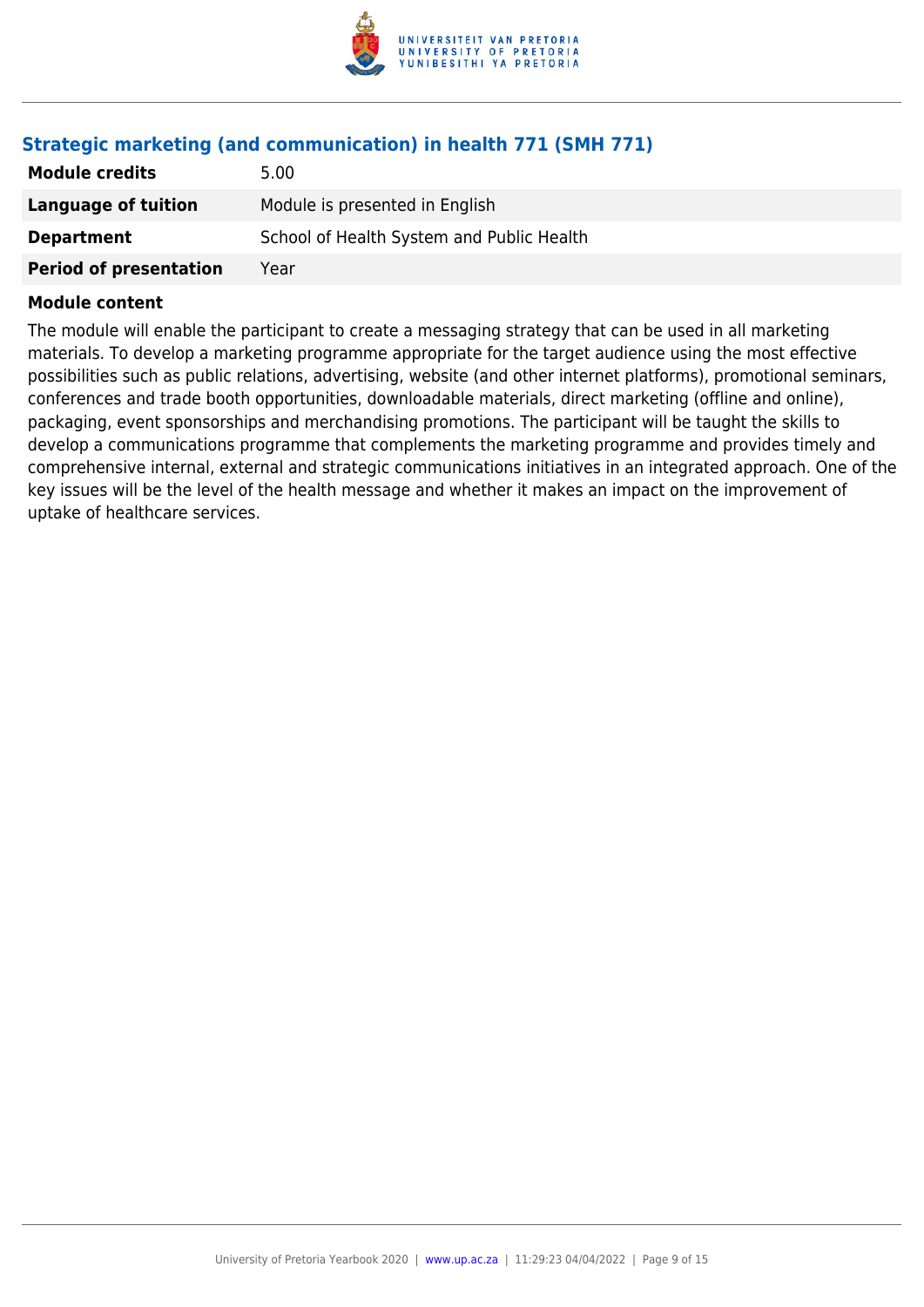

## Curriculum: Final year

**Minimum credits: 120**

## **Core modules**

## **Research report 772 (AHM 772)**

| <b>Module credits</b>         | 30.00                                     |
|-------------------------------|-------------------------------------------|
| <b>Prerequisites</b>          | No prerequisites.                         |
| <b>Language of tuition</b>    | Module is presented in English            |
| <b>Department</b>             | School of Health System and Public Health |
| <b>Period of presentation</b> | Year                                      |

#### **Module content**

Executive/Emerging Leadership

Participants will be required to write up a project which can consist of a Strategic Plan for Leadership at the workplace which they will be required to implement and monitor over a period of 6 months and then write up the strengths and weaknesses of whether this plan made a difference and to what extent they have been able to influence and change the approach of decision-making at their workplaces. A report from supervisors will be required and the project will include a literature review and a detailed analysis of what was achieved, what value-added difference the project made at the workplace, what were the sustainability factors built into the plan and how it had improved service delivery. The health leadership strategies that arise out of the project will be discussed and how its broader application can be implemented towards transforming healthcare delivery at district or hospital level.

## **Complex problem-solving and negotiating, coherence and coordination 771 (CCC 771)**

| <b>Module credits</b>      | 10.00                                     |
|----------------------------|-------------------------------------------|
| <b>Prerequisites</b>       | No prerequisites.                         |
| Language of tuition        | Module is presented in English            |
| <b>Department</b>          | School of Health System and Public Health |
| Booked of more contable in | $\mathcal{M}$ $\sim$ $\sim$               |

**Period of presentation** Year

#### **Module content**

The public health leader will be equipped with strategies to address difficult and intractable problems at the workplace and assist health workers to become part of the solution by utilising newly acquired problem-solving skills which will have lasting impact in workplace settings. Negotiating techniques will be analysed for different workplace challenges and its application for greater coherence and coordination in the implementation of policy and effective management of its outcomes to improve service delivery.

#### **Ethics and values in healthcare, organisational behaviour change and strategy in health 771 (EOC 771)**

| <b>Module credits</b> | 10.00             |
|-----------------------|-------------------|
| <b>Prerequisites</b>  | No prerequisites. |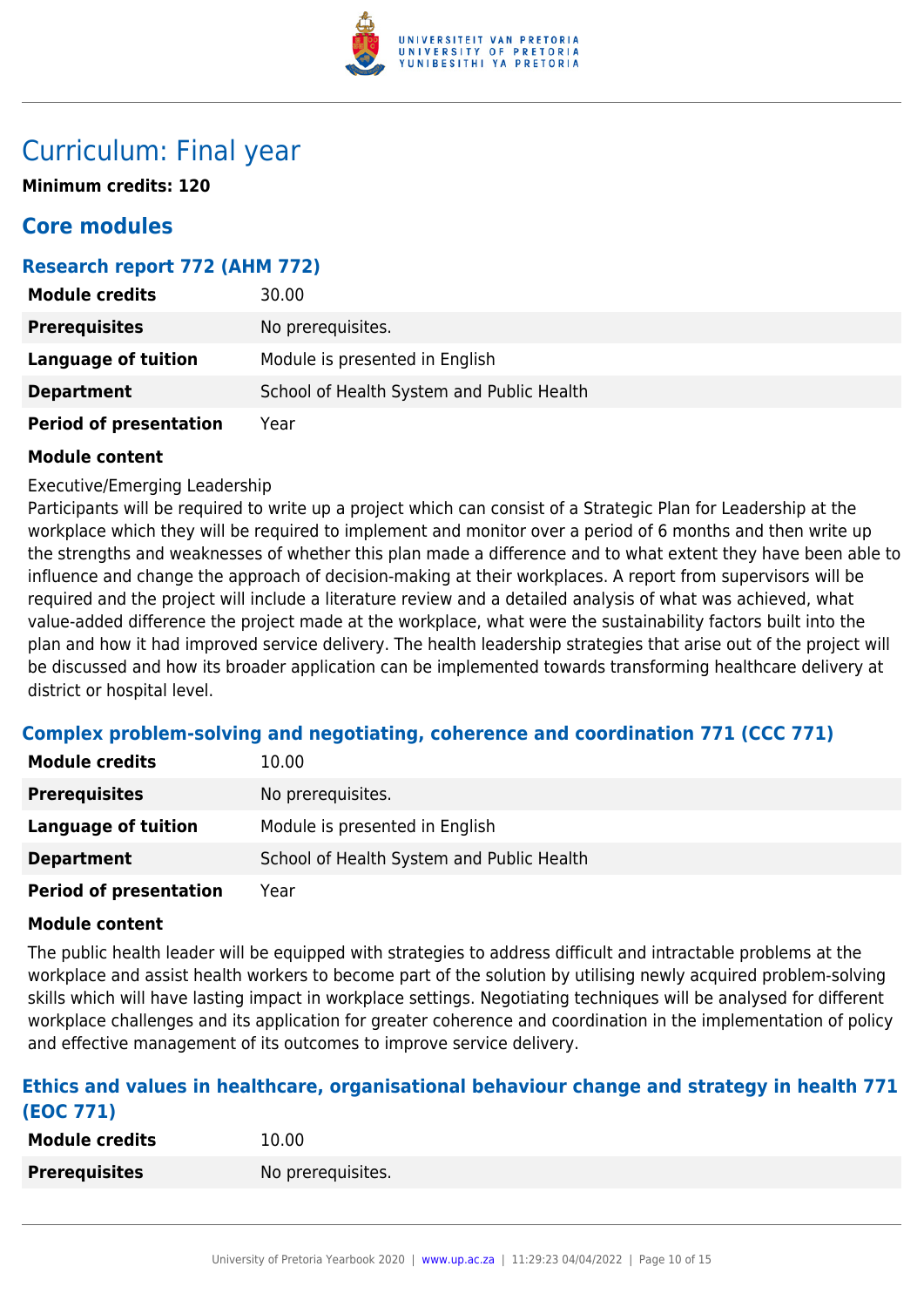

| Language of tuition           | Module is presented in English            |
|-------------------------------|-------------------------------------------|
| <b>Department</b>             | School of Health System and Public Health |
| <b>Period of presentation</b> | Year                                      |

The delivery of healthcare services require high ethical values and standards to promote quality of life which improve patient outcomes. The innovative and creative leader in the health sector will be provided with skills in dealing with organisational behaviour patterns which influence behaviour change and policy strategy. The module will focus on the difficulties in changing workplace behaviour and mechanisms of how to sustain change strategies which are workable and enabling.

## **Health system and transformation policy (political analysis, strategy and finance options) 771 (HPF 771)**

| <b>Module credits</b>         | 10.00                                     |
|-------------------------------|-------------------------------------------|
| Language of tuition           | Module is presented in English            |
| <b>Department</b>             | School of Health System and Public Health |
| <b>Period of presentation</b> | Year                                      |

#### **Module content**

Reform in SA – What is the problem? To include variations among provinces and districts, measurement issues, etc. Financing NHI: Revenue sources (general taxes, payroll taxes, etc.) the role of private insurance, fiscal space and the public finance situation in SA, covering the informal sector, etc.

Pay for performance as a policy tool: practical difficulties and the critical role for management in implementation. Overview of payment: Options for paying doctors and hospitals, the role of contracting, likely consequences and implementation issues. Politics and the reform process: Stakeholder analysis and mobilising support for reform. Financing NHI: Revenue sources (general taxes, payroll taxes, etc.) the role of private insurance, fiscal space and the public finance situation in S.A., covering the informal sector, etc. Organising NHI: national vs. provincial, public vs. quasi-public, roles for private administrators, choices about fiscal autonomy, relationship to various ministries. Government and market failures and the role of the public and private sectors – including corruption issues in both areas. Benefit package and targeting: Introduction to the 'step pyramid'. What should be covered and for whom? What role for co-payments as incentive and revenue source. The developmental transformation of the healthcare system is informed by the political context and the constitutional imperatives for access to care which are the main function of the health system. This module will provide the participant with analytical tools to interpret the political economy of health and to develop strategies which can respond to the health needs on the ground in a practical manner so that the impact of the health policy is understood and how it informs the type of executive leader required to deliver the results of effective and efficient healthcare delivery. Participants will be trained in costing the pooling, provisioning and procurement of health services as District or Hospital Managers to allow for the effective and efficient running of the services over which they have authority. Training will focus on their Units becoming a Cost Centre for the management of the finances allocated by the Provincial Health Authority as well as capacity building in the event that delegations for autonomy is devolved of their level of employment. The importance of performance management will be the focus in relation to optimal budget performance, allocation within the institution as well as meeting performance targets and outcome measures.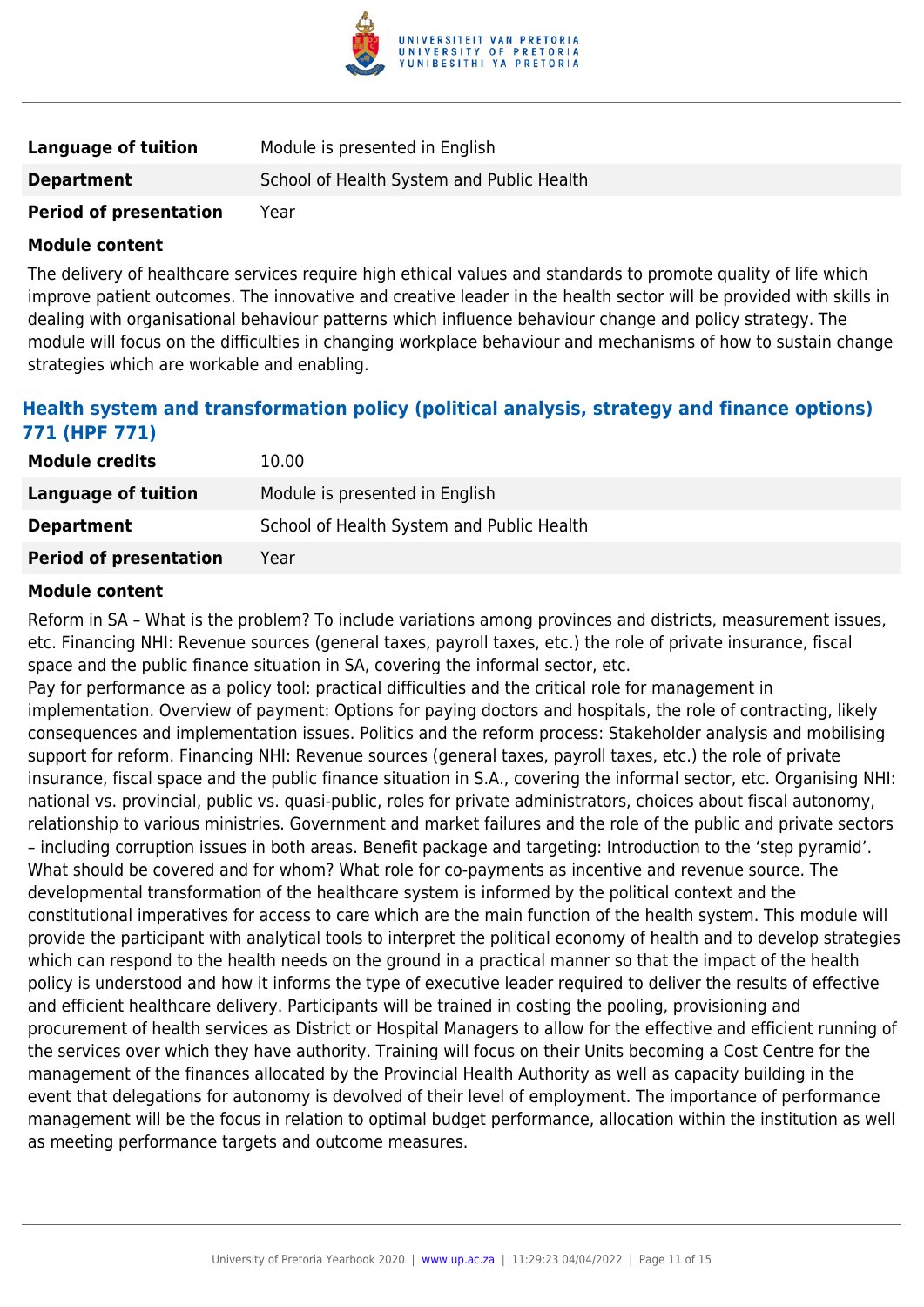

## **Health systems re-engineering including public sector centralisation and decentralisation 771 (HSR 771)**

| <b>Module credits</b>         | 10.00                                     |
|-------------------------------|-------------------------------------------|
| Language of tuition           | Module is presented in English            |
| <b>Department</b>             | School of Health System and Public Health |
| <b>Period of presentation</b> | Year                                      |

#### **Module content**

(District) Health systems (and hospital) re-engineering including public sector centralisation and decentralisation.

The re-engineering of the health system is one of the key pillars of the SAELPH programme with focus on improvement of services in the DHS. The new thrust of the national DOH with PHC as a key focus requires a new type of health leader who can understand the central role of PHC in a future equitable and efficient healthcare system. This module will assist to reshape the thinking of public health leaders towards building sound foundation strategies for the delivery of essential healthcare services primarily at the DHS level and its impact on the overall healthcare system. Development of a decentralisation case – a South African example focused on a district as the 'man in the middle' of the decentralisation process including the need for information, problems of supervision. Understand the international experience in re-engineering public sector providers, with special emphasis on PHC and how they will function in a future NHI.

## **Executive leadership in health (including responsible leadership) 771 (LHE 771)**

| <b>Module credits</b>         | 10.00                                     |
|-------------------------------|-------------------------------------------|
| Language of tuition           | Module is presented in English            |
| <b>Department</b>             | School of Health System and Public Health |
| <b>Period of presentation</b> | Year                                      |

#### **Module content**

The application of the principles of Executive Leadership in the health sector will be examined with focus on several modalities of leadership including meta-leadership with a focus on examining why its application by health leaders are met with so much difficulty. The challenges which prevail in the pilot districts for the National Health Insurance will be analysed. Participants will be expected to do precourse reading in preparation for the module as well as a postmodule assignment which may include the writing up and development of a strategic plan with a focus on executive leadership principles. Application of responsible leadership strategies in to the public health sector. The focus on contemporary views of responsible leadership in South Africa and measures to redress the shortcomings in taking responsibility and being accountable for your actions. What is the vision for responsible leadership on the horizon in the next 5 to 15 years and how can a health manager reposition his/her thinking to meet the demands and the role they are to play in the new NHI funded system in the position they presently occupy. What does it mean to lead in a responsible manner be it at district, provincial or national level. This will include the call for courageous scholarship and strategies to lead collectively in a responsible manner.

## **Learning in public health 778 (PHM 778)**

| <b>Module credits</b>      | 5.00                           |
|----------------------------|--------------------------------|
| <b>Language of tuition</b> | Module is presented in English |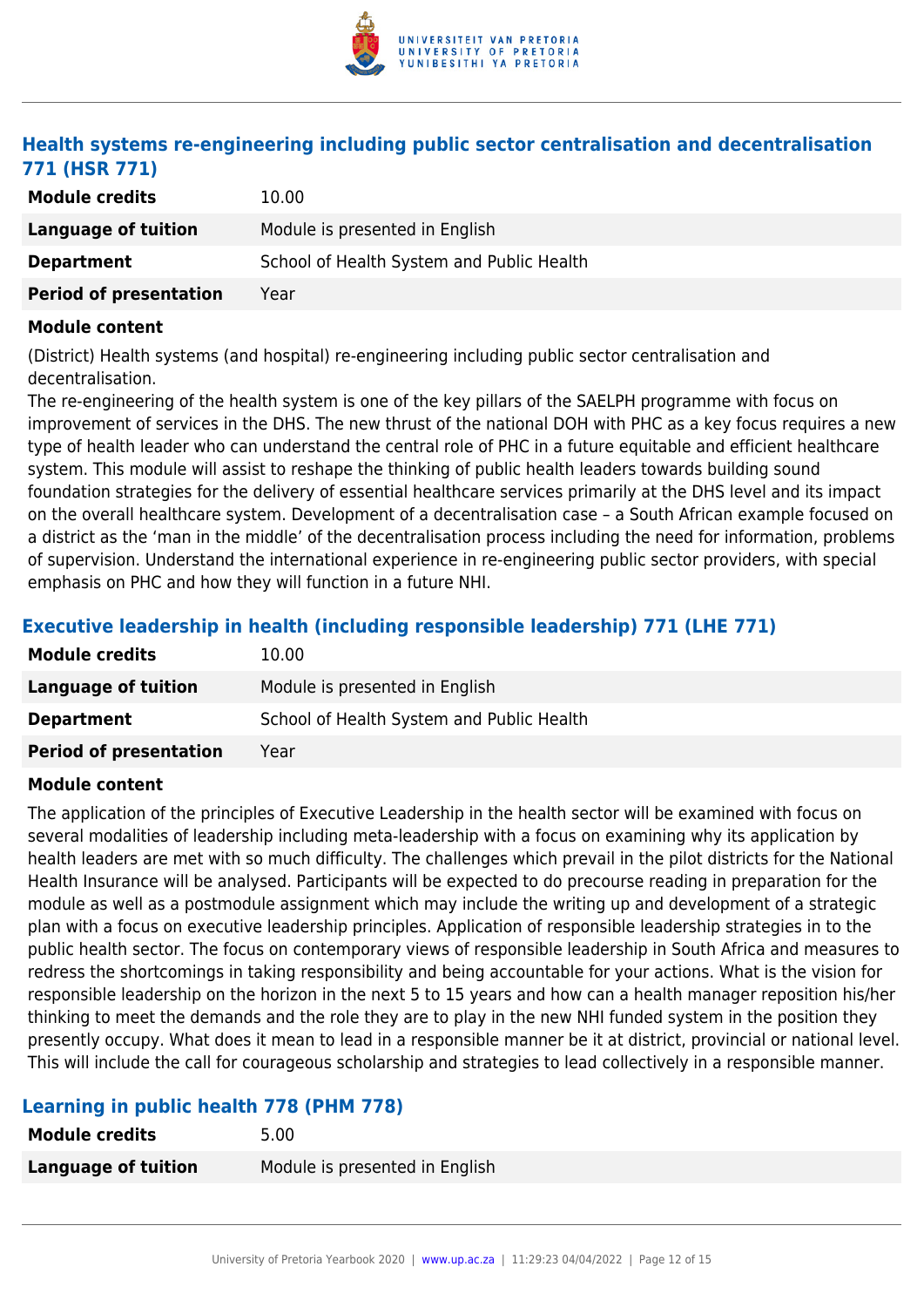

**Period of presentation** Year

#### **Module content**

Special introduction to fundamentals in Executive Leadership in health

The emerging student will be taught the fundamentals in executive leadership in healthcare systems which will form the basic platform or foundation for understanding the challenges for application of leadership modalities at the different levels of healthcare service delivery in the public health service and how to begin to think and analyse how the principles of executive leadership at their level of appointment can improve health service delivery.

## **Elective modules**

#### **Strategic human resources and management performance 772 (HRM 772)**

| <b>Module credits</b>         | 10.00                                     |
|-------------------------------|-------------------------------------------|
| Language of tuition           | Module is presented in English            |
| <b>Department</b>             | School of Health System and Public Health |
| <b>Period of presentation</b> | Year                                      |

#### **Module content**

Participants will be taught the critical importance of human resource development and management strategies required for an effective district healthcare system which is required for an effective NHI-based healthcare system. HR planning, forecasting, analysis, implementation and evaluation processes will be integrated into service delivery target achievement. The different types of human resources and their roles for effective service delivery in working in an integrated healthcare system will be used in case studies developed in the SA health context.

## **Health informatics, monitoring and evaluation 772 (MEH 772)**

| <b>Module credits</b>         | 10.00                                     |
|-------------------------------|-------------------------------------------|
| Language of tuition           | Module is presented in English            |
| <b>Department</b>             | School of Health System and Public Health |
| <b>Period of presentation</b> | Year                                      |

#### **Module content**

Participants will be taught the importance of evidence-based public health and how to use health data, interpret the data, use the data for planning and for evaluation. The critical importance of how to strategically monitor and evaluate all programmes and systems, as well as how practical leadership requires in-depth knowledge of how to use review systems for forward planning. The use of knowledge management modalities will be used in health planning and participants will be required to design a Monitoring and Evaluation system that can be used at their workplace for better results in healthcare delivery.

#### **Policy practice seminar 771 (PPS 771)**

**Module credits** 5.00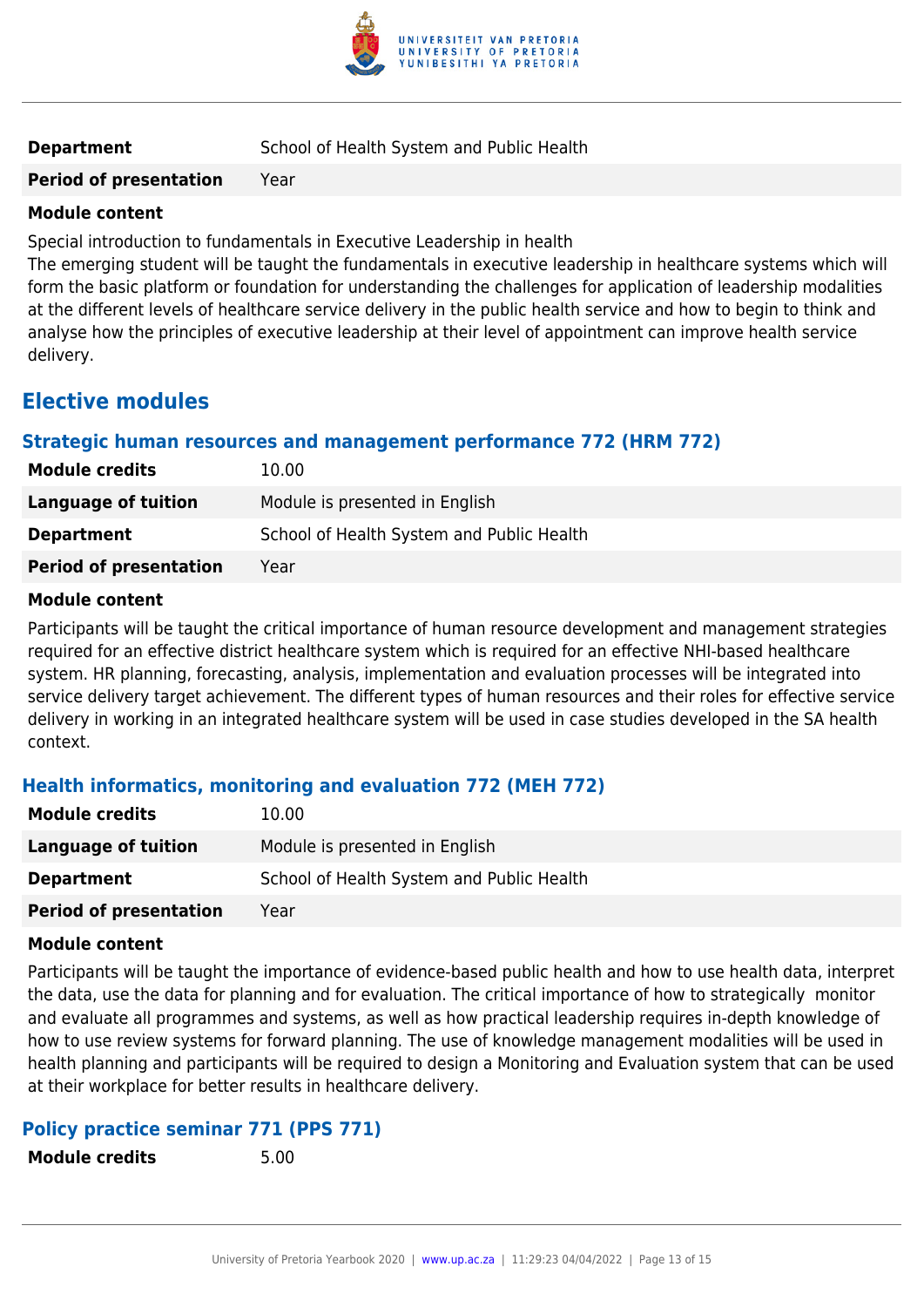

| Language of tuition           | Module is presented in English            |
|-------------------------------|-------------------------------------------|
| <b>Department</b>             | School of Health System and Public Health |
| <b>Period of presentation</b> | Year                                      |

The fundamentals of health policy practice implementation will be discussed and methods of analysis will be linked to how the best effective health policy processes can be structured to respond to the health needs. The policy chain from inception to implementation will be analysed to establish why SA health policies, which are rated as very good, never gets implemented and where they are implemented, the results are less than optimal. How can policy practice assist executive leaders in health to work smarter, with fewer resources and achieve greater results for effective service delivery. The role of the community in the policy development and practice process will analysed to see what lessons can be learned to cut down on bureaucracy and red tape.

## **Implementation of quality improvement modalities (strategies) in the health system 772 (QIM 772)**

| <b>Module credits</b>         | 10.00                                     |
|-------------------------------|-------------------------------------------|
| Language of tuition           | Module is presented in English            |
| <b>Department</b>             | School of Health System and Public Health |
| <b>Period of presentation</b> | Year                                      |

#### **Module content**

Participants will be required to identify the current quality challenges at their place of work and develop an advanced quality improvement strategic plan which they can implement. The plan must respond to the recent audit of facilities conducted by the Department of Health. Participants will be required upon returning to their place of work to implement the plan and after 6 months report on the results and what improvements had occurred as a result of their plans. The key factors to be addressed include waiting times, availability of medication, cleanliness of facilities, the long queues and patient satisfaction. Participants will be taught quality improvement strategies related to executive leadership, learning and organisational change.

#### **Strategic financial management in health 771 (SFM 771)**

| <b>Module credits</b>         | 10.00                                     |
|-------------------------------|-------------------------------------------|
| Language of tuition           | Module is presented in English            |
| <b>Department</b>             | School of Health System and Public Health |
| <b>Period of presentation</b> | Year                                      |

#### **Module content**

The module will enable the participant to implement strategies which are practical and implementable in the workplace taking into consideration the complexities and challenges prudent and well thought through financial management strategies which not only addresses the current financial problems but provides for visionary thinking in its application towards a more equitable healthcare delivery system. The importance of adequate skills required for an efficient National Health Insurance will be the focus and participants will be required to develop strategic financial plans based on their workplace objectives so that practical solutions can be developed that is within budget and which are affordable.